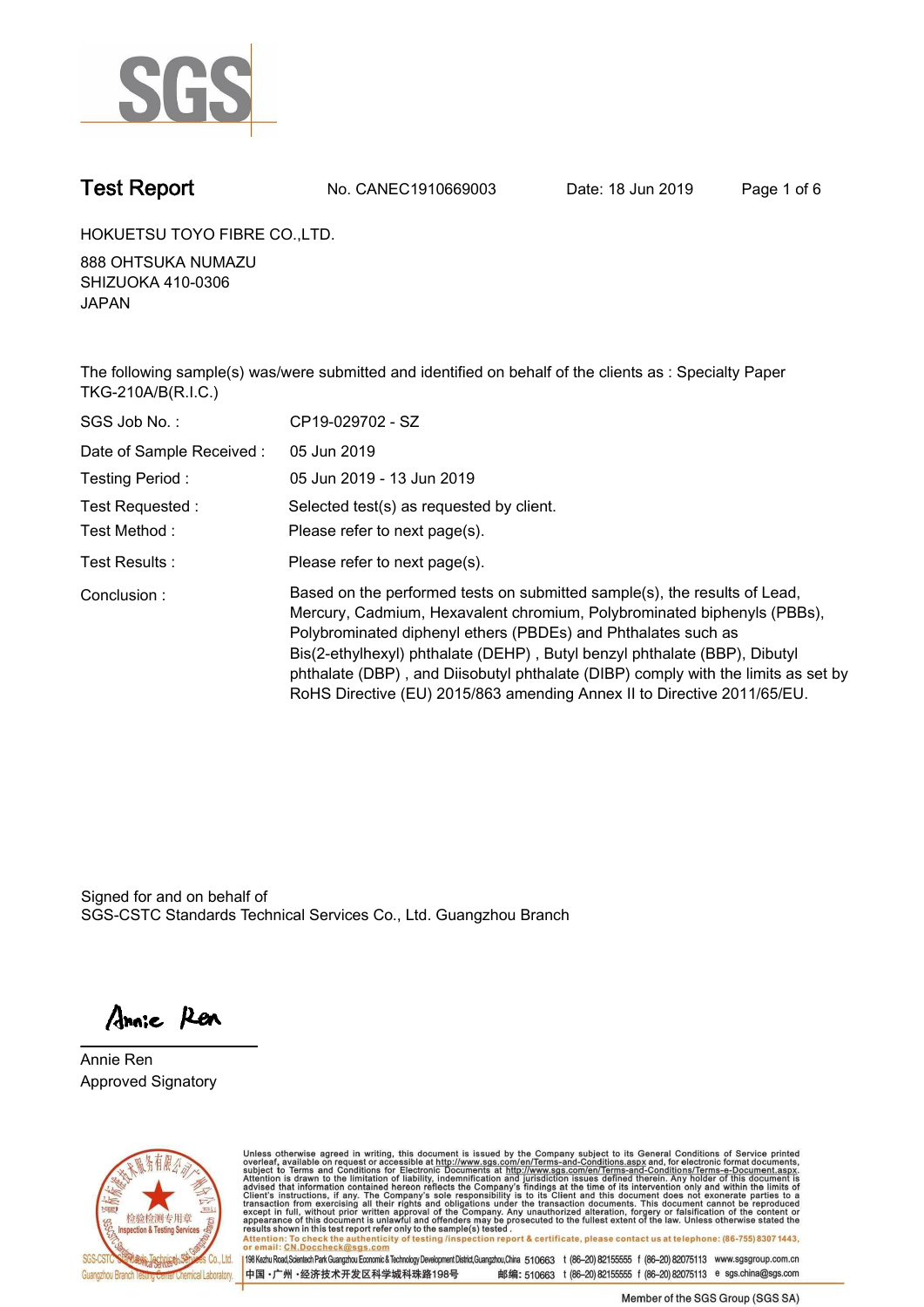

**Test Report. No. CANEC1910669003 Date: 18 Jun 2019. Page 2 of 6.**

**Test Results :.**

**Test Part Description :.**

| Specimen No.    | SGS Sample ID    | <b>Description</b> |  |
|-----------------|------------------|--------------------|--|
| SN <sub>1</sub> | CAN19-106690.003 | White paper        |  |

**Remarks :.(1) 1 mg/kg = 1 ppm = 0.0001%.**

**(2) MDL = Method Detection Limit.**

**(3) ND = Not Detected ( < MDL ).**

**(4) "-" = Not Regulated.**

### **RoHS Directive (EU) 2015/863 amending Annex II to Directive 2011/65/EU.**

**Test Method :. With reference to IEC 62321-4:2013+A1:2017, IEC 62321-5:2013, IEC 62321-7-2:2017 , IEC 62321-6:2015 and IEC 62321-8:2017, analyzed by ICP-OES , UV-Vis and GC-MS ..**

| Test Item(s)               | <u>Limit</u>             | <u>Unit</u> | <b>MDL</b>               | 003       |
|----------------------------|--------------------------|-------------|--------------------------|-----------|
| Cadmium (Cd)               | 100                      | mg/kg       | 2                        | <b>ND</b> |
| Lead (Pb)                  | 1,000                    | mg/kg       | $\overline{2}$           | <b>ND</b> |
| Mercury (Hg)               | 1,000                    | mg/kg       | 2                        | <b>ND</b> |
| Hexavalent Chromium (CrVI) | 1,000                    | mg/kg       | 8                        | <b>ND</b> |
| Sum of PBBs                | 1,000                    | mg/kg       | $\overline{\phantom{a}}$ | <b>ND</b> |
| Monobromobiphenyl          |                          | mg/kg       | 5                        | <b>ND</b> |
| Dibromobiphenyl            | $\overline{\phantom{a}}$ | mg/kg       | 5                        | <b>ND</b> |
| Tribromobiphenyl           | $\overline{\phantom{a}}$ | mg/kg       | 5                        | <b>ND</b> |
| Tetrabromobiphenyl         | $\overline{\phantom{a}}$ | mg/kg       | 5                        | <b>ND</b> |
| Pentabromobiphenyl         | -                        | mg/kg       | 5                        | <b>ND</b> |
| Hexabromobiphenyl          |                          | mg/kg       | 5                        | <b>ND</b> |
| Heptabromobiphenyl         | -                        | mg/kg       | 5                        | <b>ND</b> |
| Octabromobiphenyl          | ۰                        | mg/kg       | 5                        | <b>ND</b> |
| Nonabromobiphenyl          |                          | mg/kg       | 5                        | <b>ND</b> |
| Decabromobiphenyl          |                          | mg/kg       | 5                        | <b>ND</b> |
| Sum of PBDEs               | 1,000                    | mg/kg       | $\overline{\phantom{a}}$ | <b>ND</b> |
| Monobromodiphenyl ether    |                          | mg/kg       | 5                        | <b>ND</b> |
| Dibromodiphenyl ether      | $\overline{\phantom{a}}$ | mg/kg       | 5                        | <b>ND</b> |
| Tribromodiphenyl ether     | $\overline{\phantom{a}}$ | mg/kg       | 5                        | <b>ND</b> |
| Tetrabromodiphenyl ether   |                          | mg/kg       | 5                        | <b>ND</b> |
| Pentabromodiphenyl ether   |                          | mg/kg       | 5                        | <b>ND</b> |
|                            |                          |             |                          |           |



Unless otherwise agreed in writing, this document is issued by the Company subject to its General Conditions of Service printed<br>overleaf, available on request or accessible at http://www.sgs.com/en/Terms-and-Conditions.asp Attention: To check the authenticity of testing /inspection report & certificate, please contact us at telephone: (86-755) 8307 1443,<br>Attention: To check the authenticity of testing /inspection report & certificate, please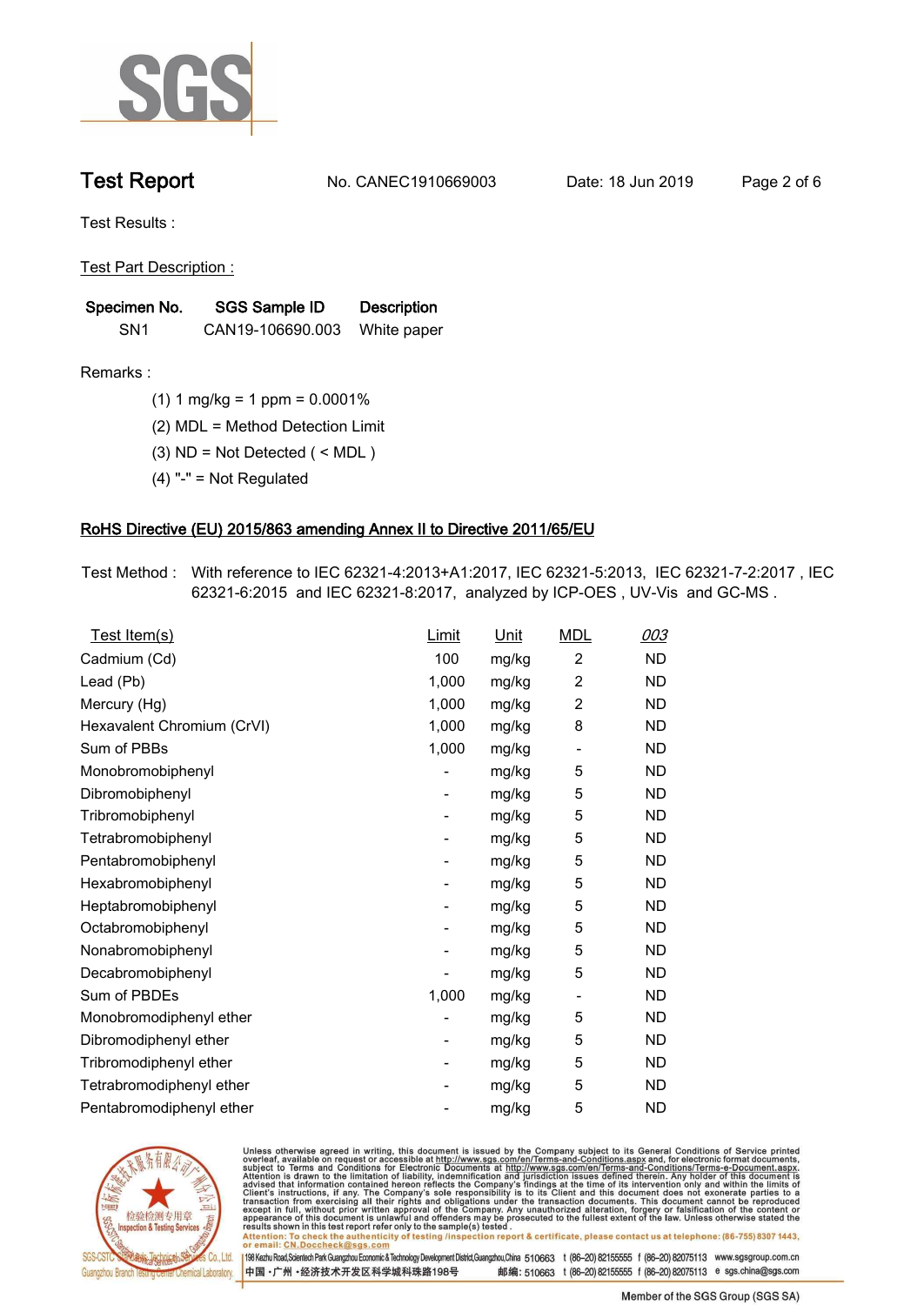

| <b>Test Report</b>                  | No. CANEC1910669003 |             |            | Date: 18 Jun 2019 | Page 3 of 6 |
|-------------------------------------|---------------------|-------------|------------|-------------------|-------------|
| Test Item(s)                        | Limit               | <u>Unit</u> | <b>MDL</b> | 003               |             |
| Hexabromodiphenyl ether             | -                   | mg/kg       | 5          | <b>ND</b>         |             |
| Heptabromodiphenyl ether            | -                   | mg/kg       | 5          | <b>ND</b>         |             |
| Octabromodiphenyl ether             | ۰                   | mg/kg       | 5          | <b>ND</b>         |             |
| Nonabromodiphenyl ether             | Ξ.                  | mg/kg       | 5          | <b>ND</b>         |             |
| Decabromodiphenyl ether             | ۰                   | mg/kg       | 5          | <b>ND</b>         |             |
| Dibutyl phthalate (DBP)             | 1.000               | mg/kg       | 50         | <b>ND</b>         |             |
| Butyl benzyl phthalate (BBP)        | 1.000               | mg/kg       | 50         | <b>ND</b>         |             |
| Bis (2-ethylhexyl) phthalate (DEHP) | 1,000               | mg/kg       | 50         | <b>ND</b>         |             |
| Diisobutyl Phthalates (DIBP)        | 1.000               | mg/kg       | 50         | <b>ND</b>         |             |

**Notes :.**

**(1) The maximum permissible limit is quoted from RoHS Directive (EU) 2015/863.IEC 62321 series is equivalent to EN 62321 series** 

**http://www.cenelec.eu/dyn/www/f?p=104:30:1742232870351101::::FSP\_ORG\_ID,FSP\_LANG\_ID:12586 37,25.**



Unless otherwise agreed in writing, this document is issued by the Company subject to its General Conditions of Service printed<br>overleaf, available on request or accessible at http://www.sgs.com/en/Terms-and-Conditions.asp Attention: To check the authenticity of testing /inspection report & certificate, please contact us at telephone: (86-755) 8307 1443,<br>Attention: To check the authenticity of testing /inspection report & certificate, please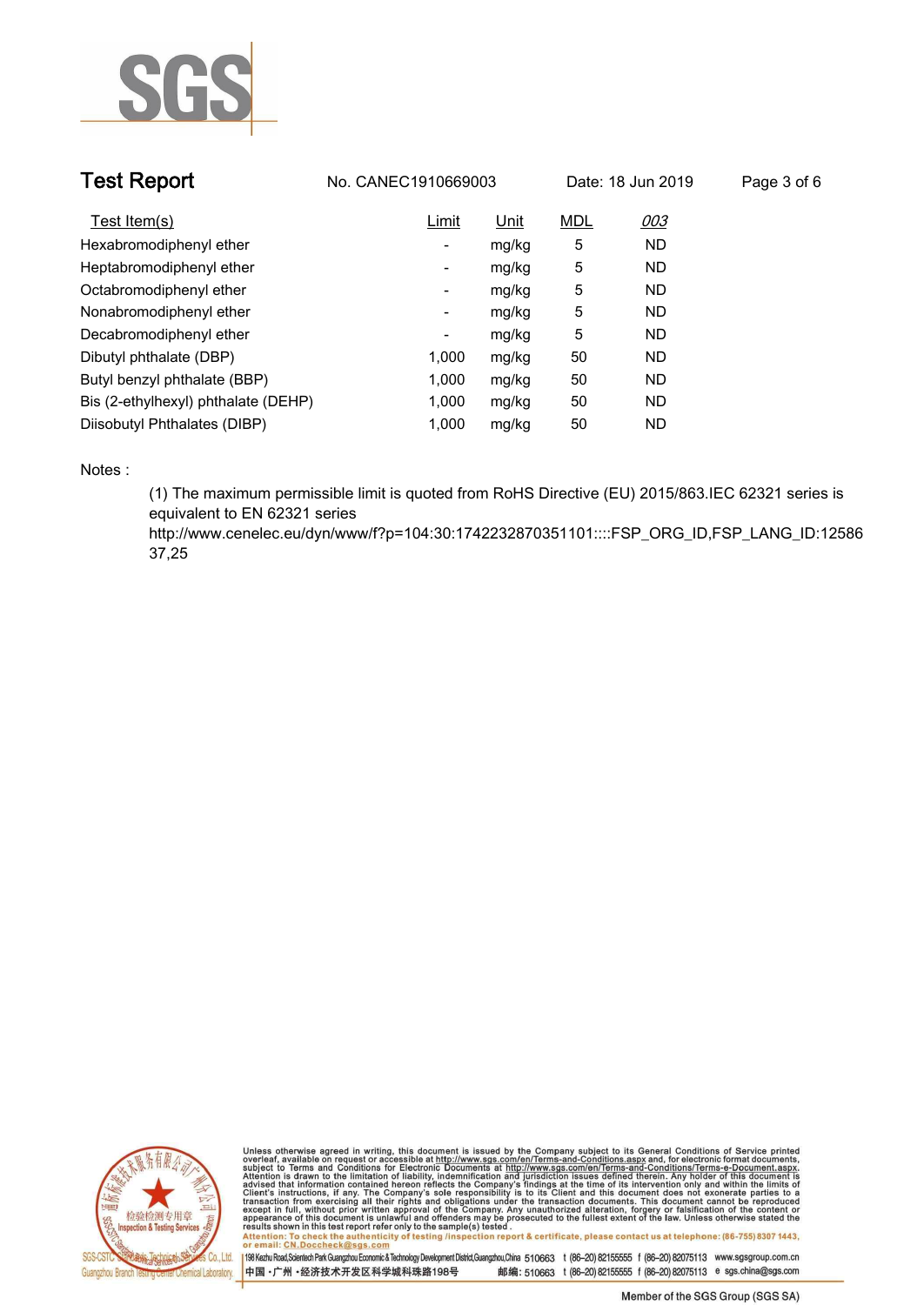

**Test Report. No. CANEC1910669003** Date: 18 Jun 2019 Page 4 of 6

## **ATTACHMENTS Pb/Cd/Hg/Cr6+/PBBs/PBDEs Testing Flow Chart**

**1) These samples were dissolved totally by pre-conditioning method according to below flow chart. (Cr6+ and PBBs/PBDEs test method excluded).**





Unless otherwise agreed in writing, this document is issued by the Company subject to its General Conditions of Service printed<br>overleaf, available on request or accessible at http://www.sgs.com/en/Terms-and-Conditions.asp résults shown in this test report refer only to the sample(s) tésted .<br>Attention: To check the authenticity of testing /inspection report & certificate, please contact us at telephone: (86-755) 8307 1443,<br>or email: <u>CN.Doc</u>

198 Kezhu Road,Scientech Park Guangzhou Economic & Technology Development District,Guangzhou,China 510663 t (86-20) 82155555 f (86-20) 82075113 www.sgsgroup.com.cn

邮编: 510663 t (86-20) 82155555 f (86-20) 82075113 e sgs.china@sgs.com 中国·广州·经济技术开发区科学城科珠路198号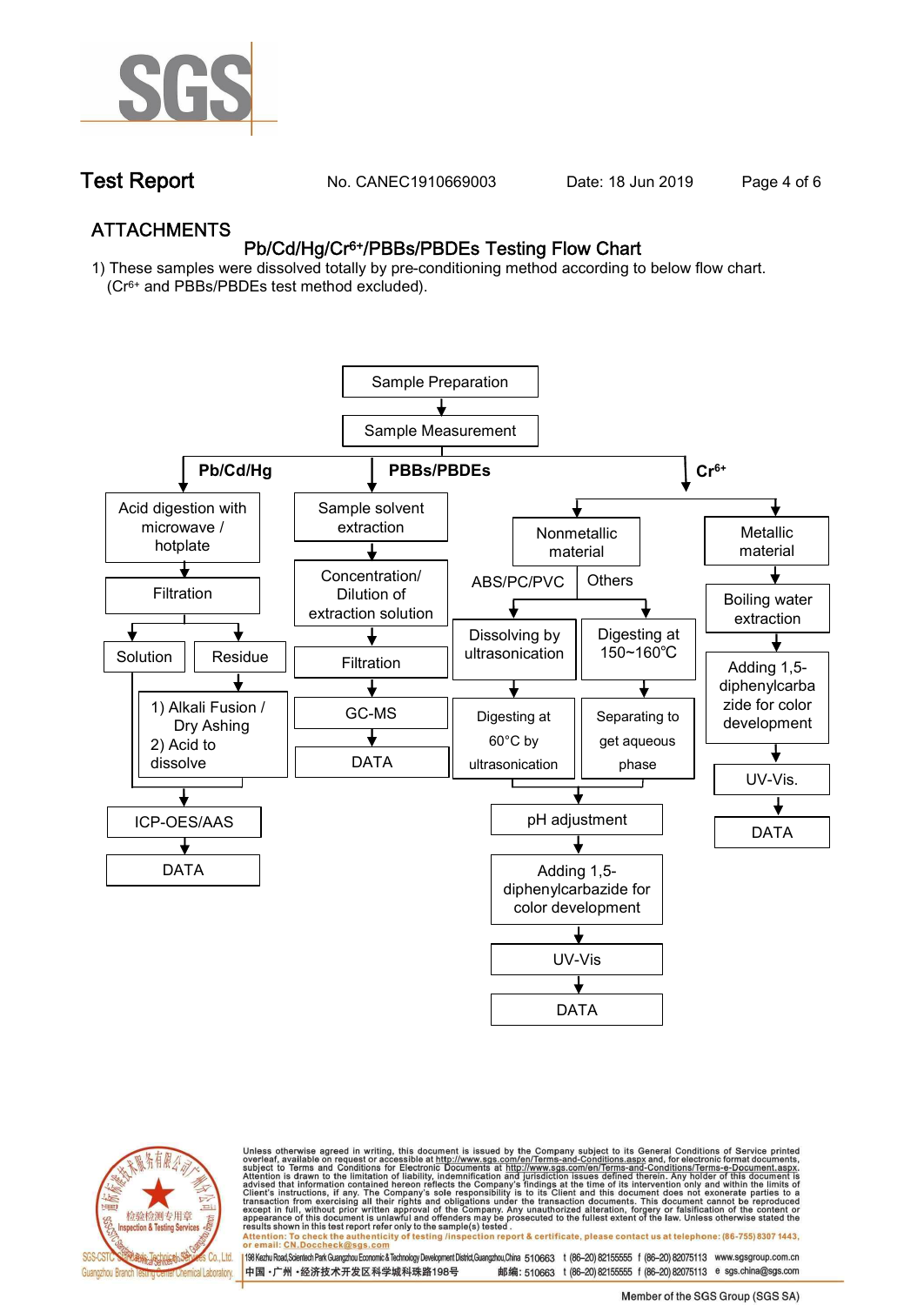

**Test Report. No. CANEC1910669003 Date: 18 Jun 2019. Page 5 of 6.**

# **ATTACHMENTS Phthalates Testing Flow Chart**





Unless otherwise agreed in writing, this document is issued by the Company subject to its General Conditions of Service printed<br>overleaf, available on request or accessible at http://www.sgs.com/en/Terms-and-Conditions.asp results shown in this test report refer only to the sample(s) tested .<br>Attention: To check the authenticity of testing /inspection report & certificate, please contact us at telephone: (86-755) 8307 1443,<br>or email: <u>CN.Doc</u>